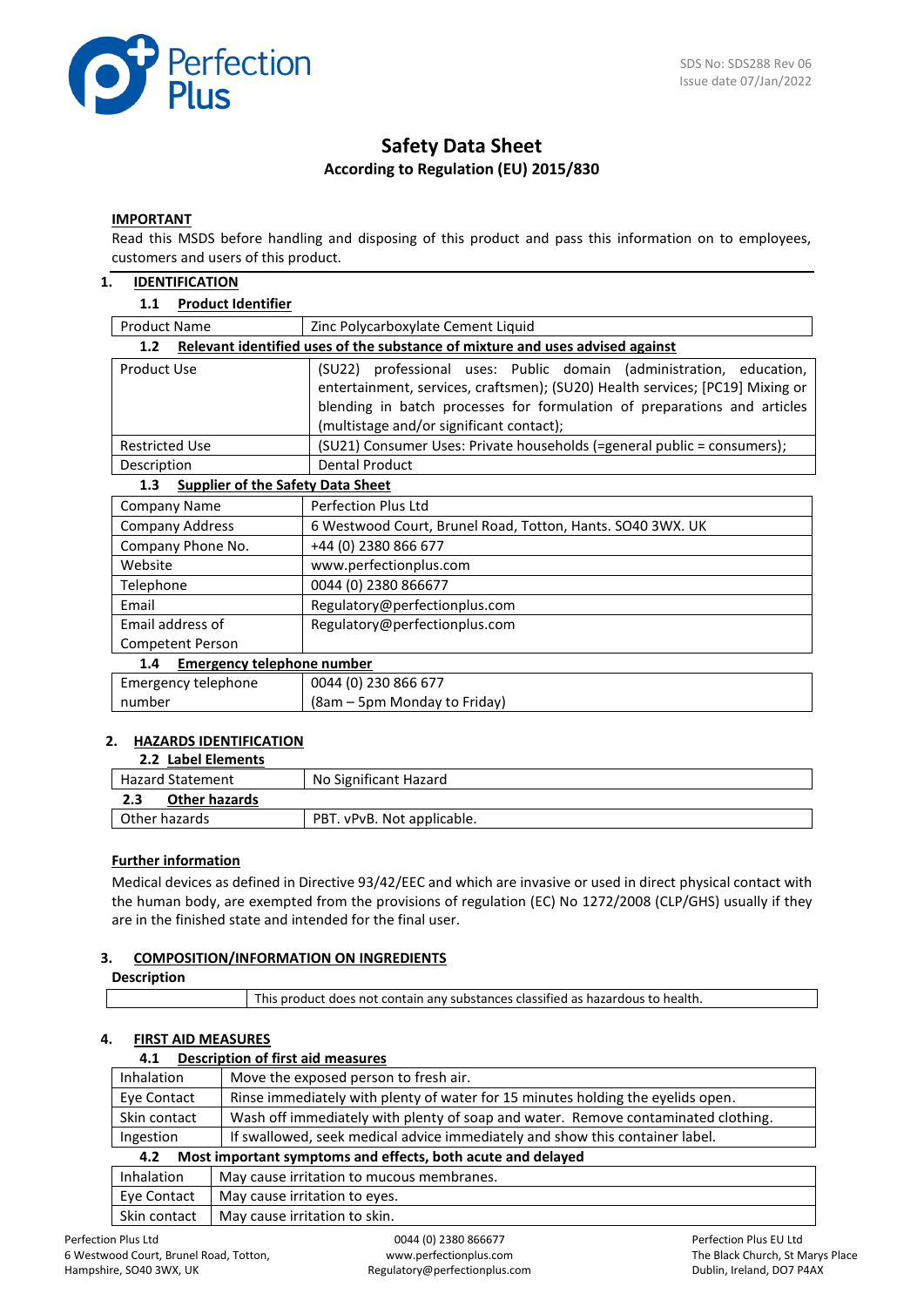

| Ingestion                                                                         | May cause irritation to mucous membranes.                 |  |
|-----------------------------------------------------------------------------------|-----------------------------------------------------------|--|
| Indication of any immediate medical attention and special treatment needed<br>4.3 |                                                           |  |
| <b>Inhalation</b>                                                                 | Seek medical attention if irritation or symptoms persist. |  |
| Eye Contact                                                                       | Seek medical attention if irritation or symptoms persist. |  |
| Skin contact                                                                      | Seek medical attention if irritation or symptoms persist. |  |
| Ingestion                                                                         | Seek medical attention if irritation or symptoms persist. |  |

#### **Further information**

If you feel unwell, seek medical advice (show the label where possible).

#### **5. FIRE FIGHTING MEASURES**

**5.1 Extinguishing media**

|     | Use extinguishing media appropriate to the surrounding fire conditions. |
|-----|-------------------------------------------------------------------------|
| 5.2 | Special hazards arising from the substance or mixture                   |
|     | Burning produces irritating, toxic and obnoxious fumes.                 |
| 5.3 | <b>Advice for firefighters</b>                                          |
|     | Wear suitable respiratory equipment when necessary.                     |

#### **6. ACCIDENTAL RELEASE MEASURES**

#### **6.1 Personal precautions, protective equipment and emergency procedures**

|     | Ensure adequate ventilation of the working area. Wear suitable protective equipment.        |  |  |
|-----|---------------------------------------------------------------------------------------------|--|--|
| 6.2 | <b>Environmental precautions</b>                                                            |  |  |
|     | Do not allow product to enter drains. Prevent further spillage if safe.                     |  |  |
| 6.3 | Methods and material for containment and cleaning up                                        |  |  |
|     | Absorb with inert, absorbent material. Clean spillage area thoroughly with plenty of water. |  |  |
|     | Transfer to suitable, labelled containers for disposal.                                     |  |  |
| 6.4 | Reference to other sections                                                                 |  |  |
|     | See section 13 for disposal information. See section 8 for exposure controls/personal       |  |  |
|     | protection.                                                                                 |  |  |

#### **7. HANDLING AND STORAGE**

#### **7.1 Precautions for safe handling**

|     | Avoid contact with eyes and skin. Ensure adequate ventilation of the working area. Adopt     |
|-----|----------------------------------------------------------------------------------------------|
|     | best Manual Handling considerations when handling, carrying and dispensing.                  |
| 7.2 | Conditions for safe storage, including any incompatibilities                                 |
|     | Keep in a cool, dry, well-ventilated area. Keep containers tightly closed. Store in original |
|     | container.                                                                                   |
| 7.3 | Specific end use(S)                                                                          |
|     | See section 1.2. Relevant identified uses of the substance or mixture and uses advised       |
|     | against for further information.                                                             |

#### **8. EXPOSURE CONTROLS/PERSONAL PROTECTION**

# 0044 (0) 2380 866677 Perfection Plus EU Ltd **8.1 Control parameters** No Significant Hazard. **8.2 Exposure controls 8.2.1 Appropriate engineering controls**  Ensure adequate ventilation of the working area. **8.2.2 Individual protection measures**  Wear chemical protective clothing.

www.perfectionplus.com Regulatory@perfectionplus.com The Black Church, St Marys Place Dublin, Ireland, DO7 P4AX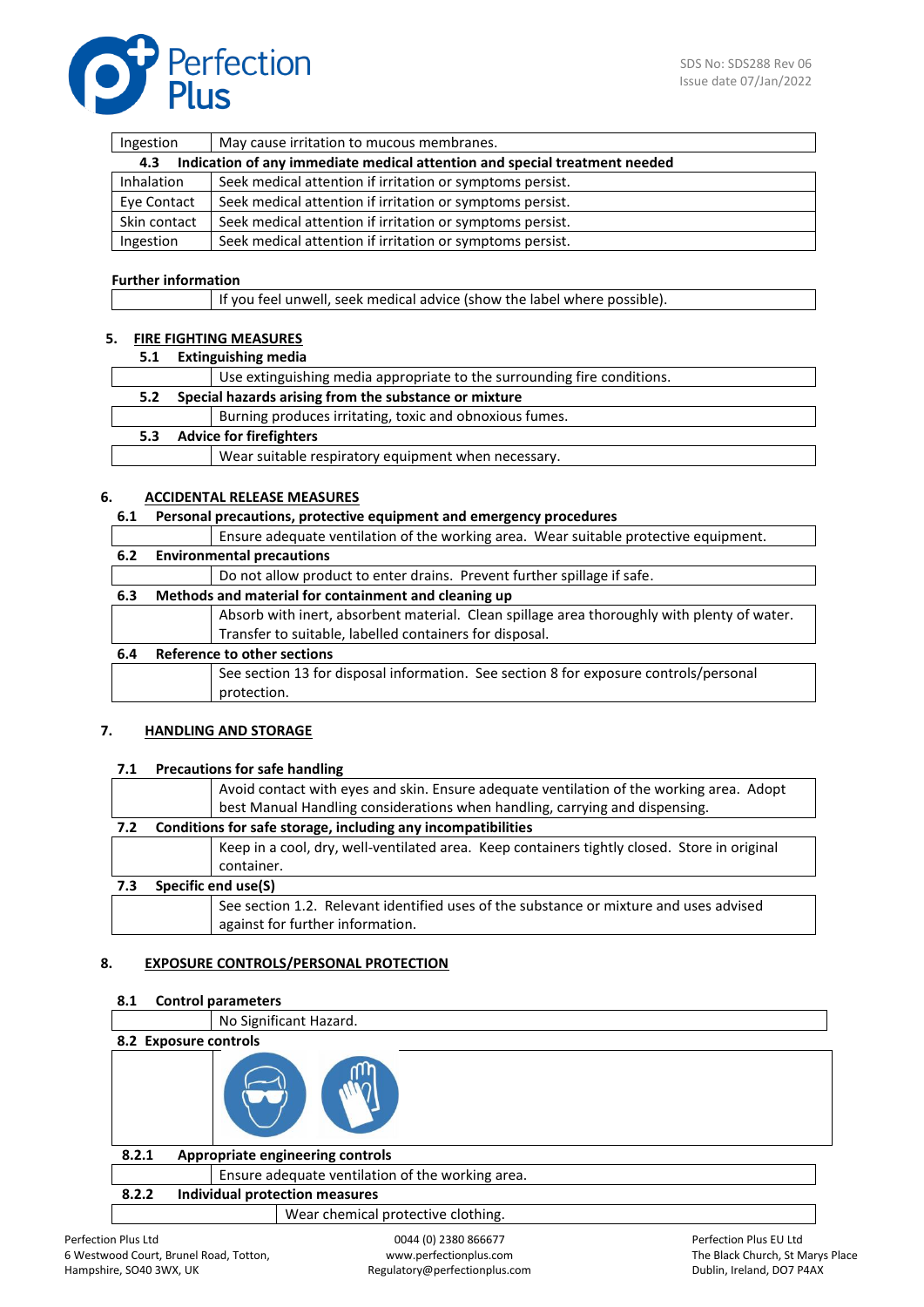

| Eye/face protection    | Approved safety goggles.                            |
|------------------------|-----------------------------------------------------|
| Skin protection $-$    | Chemical resistant gloves.                          |
| Hand protection        |                                                     |
| Respiratory protection | Wear suitable respiratory equipment when necessary. |

#### **9. PHYSICAL AND CHEMICAL PROPERTIES**

#### **9.1. Information on basic physical and chemical properties**

| Appearance                | Viscous liquid.   | Vapour pressure             | No data available |
|---------------------------|-------------------|-----------------------------|-------------------|
| Colour                    | Clear/Colourless  | Vapour density              | No data available |
| Odour                     | Slight/Odourless  | Relative density            | No data available |
| Odour threshold           | No data available | Fat solubility              | No data available |
| рH                        | $3$               | Partition coefficient       | No data available |
| Melting point             | No data available | Autoignition temperature    | No data available |
| Freezing point            | No data available | Viscosity                   | No data available |
| Initial boiling point     | No data available | <b>Explosive properties</b> | No data available |
| Flash point               | No data available | Oxidising properties        | No data available |
| Evaporation rate          | No data available | Solubility                  | Miscible in water |
| Flammability (solid, gas) | No data available |                             |                   |

#### **9.2. Other information**

| Conductivity                     | No data available |  |
|----------------------------------|-------------------|--|
| Surface tension                  | No data available |  |
| Gas group                        | No data available |  |
| Benzene content                  | No data available |  |
| Lead content                     | No data available |  |
| VOC (Volatile organic compounds) | No data available |  |

#### **10. STABILITY AND REACTIVITY**

#### **10.1 Reactivity**

|                         | Stable                                  |
|-------------------------|-----------------------------------------|
| 10.2 Chemical stability |                                         |
|                         | Stable under normal conditions.         |
|                         | 10.3 Possibility of hazardous reactions |
|                         | No data is available.                   |
|                         | 10.4 Conditions to avoid                |
|                         | Direct sunlight. Heat.                  |
|                         | 10.5 Incompatible materials             |
|                         | Strong acids. Strong bases.             |
|                         | 10.6 Hazardous decomposition products   |
|                         | Carbon Dioxide (CO2).                   |
|                         |                                         |

#### **11. TOXICOLOGICAL INFORMATION**

#### **11.1 Information on toxicological effects**

| Acute toxicity            | May be harmful if swallowed.              |
|---------------------------|-------------------------------------------|
| Skin corrosion/irritation | May cause irritation to skin.             |
| Serious eye               | May cause irritation to eyes.             |
| damage/irritation         |                                           |
| Respiratory of skin       | May cause irritation to mucous membranes. |
| sensitisation             |                                           |
| Germ cell mutagenicity    | No mutagenic effects reported.            |
| Carcinogenicity           | No carcinogenic effects reported.         |
| Reproductive toxicity     | No teratogenic effects reported.          |
| STOS-single exposure      | No data available.                        |
| STOT-repeated exposure    | No data available.                        |
| Aspiration hazard         | May cause irritation to mucous membranes. |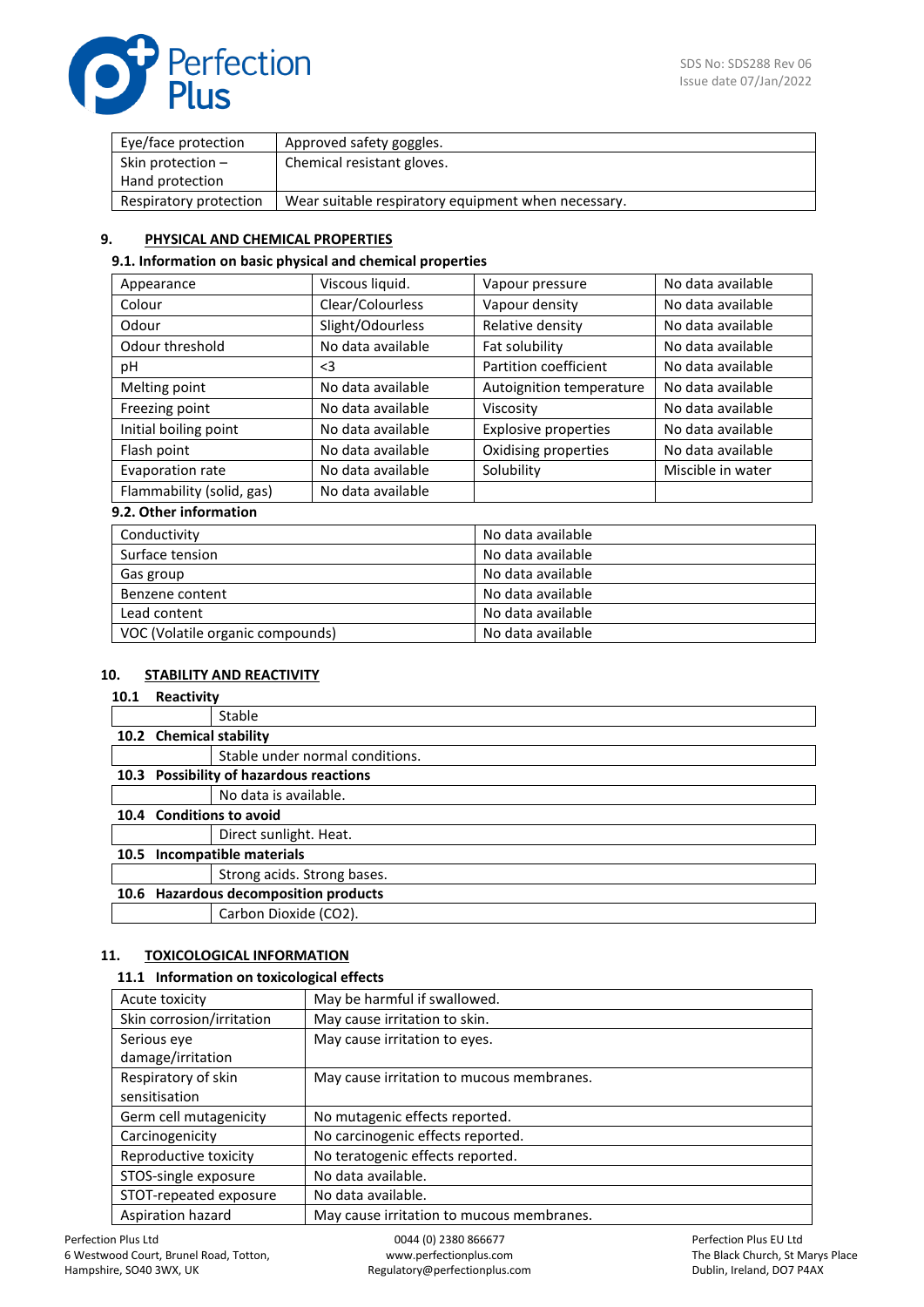

| Repeated or prolonged | May cause irritation to skin, eyes and mucous membranes. |
|-----------------------|----------------------------------------------------------|
| exposure              |                                                          |

#### **11.1.4 Toxicological Information**

| - Nu<br>-<br>dvdildDie<br>. . <i>.</i> 1<br>╶ |
|-----------------------------------------------|
|                                               |

#### **12. ECOLOGICAL INFORMATION**

#### **12.1 Toxicity**

|                              |                                 | No data available                                |  |
|------------------------------|---------------------------------|--------------------------------------------------|--|
|                              |                                 | 12.2 Persistence and degradability               |  |
|                              |                                 | No data is available on this product.            |  |
| 12.3                         |                                 | Bio accumulative potential                       |  |
|                              |                                 | No data is available on this product.            |  |
| <b>Partition coefficient</b> |                                 |                                                  |  |
|                              |                                 | No data available<br>Zinc Polycarboxylate Liquid |  |
|                              | <b>Mobility in soil</b><br>12.4 |                                                  |  |
|                              |                                 |                                                  |  |
|                              |                                 | No data is available on this product.            |  |
| 12.5                         |                                 | <b>Results of PBT and vPvB assessment</b>        |  |
|                              |                                 | No data is available.                            |  |

No data is available.

### **13. DISPOSAL CONSIDERATIONS**

#### **13.1 Waste treatment methods**

|                            | Dispose of in compliance with all local and national regulations.                                                                                                                                                                                                                                                      |  |
|----------------------------|------------------------------------------------------------------------------------------------------------------------------------------------------------------------------------------------------------------------------------------------------------------------------------------------------------------------|--|
| <b>General information</b> |                                                                                                                                                                                                                                                                                                                        |  |
|                            | 18 WASTES FROM HUMAN OR ANIMAL HEALTH CARE AND/OR RELATED RESEARCH (except<br>kitchen and restaurant wastes not arising from immediate health care). 18 01 wastes from<br>natal care, diagnosis, treatment or prevention of disease in humans. 18 01 06 chemicals<br>consisting of or containing dangerous substances. |  |
| <b>Disposal Methods</b>    |                                                                                                                                                                                                                                                                                                                        |  |
|                            | Do not empty in to drains. For disposal within the EC, the appropriate code according to the<br>European Waste Catalogue (EWC) should be used.                                                                                                                                                                         |  |
| Disposal of packaging      |                                                                                                                                                                                                                                                                                                                        |  |
|                            | Do NOT reuse empty containers. Empty containers can be sent for disposal or recycling.                                                                                                                                                                                                                                 |  |

#### **14. TRANSPORT INFORMATION**

#### **14.1 UN number**

|      |                                                                               | This product is not classified as dangerous for carriage. |
|------|-------------------------------------------------------------------------------|-----------------------------------------------------------|
|      | 14.2 UN proper shipping name                                                  |                                                           |
|      |                                                                               | This product is not classified as dangerous for carriage. |
|      | 14.3 Transport hazard class(es)                                               |                                                           |
|      |                                                                               | This product is not classified as dangerous for carriage. |
| 14.4 | <b>Packing group</b>                                                          |                                                           |
|      |                                                                               | This product is not classified as dangerous for carriage. |
| 14.5 | <b>Environmental hazards</b>                                                  |                                                           |
|      |                                                                               | This product is not classified as dangerous for carriage. |
| 14.6 | Special precautions for user                                                  |                                                           |
|      |                                                                               | This product is not classified as dangerous for carriage. |
|      | 14.7 Transport in bulk according to Annex II of MARPOL 73/78 and the IBC Code |                                                           |
|      |                                                                               | This product is not classified as dangerous for carriage. |